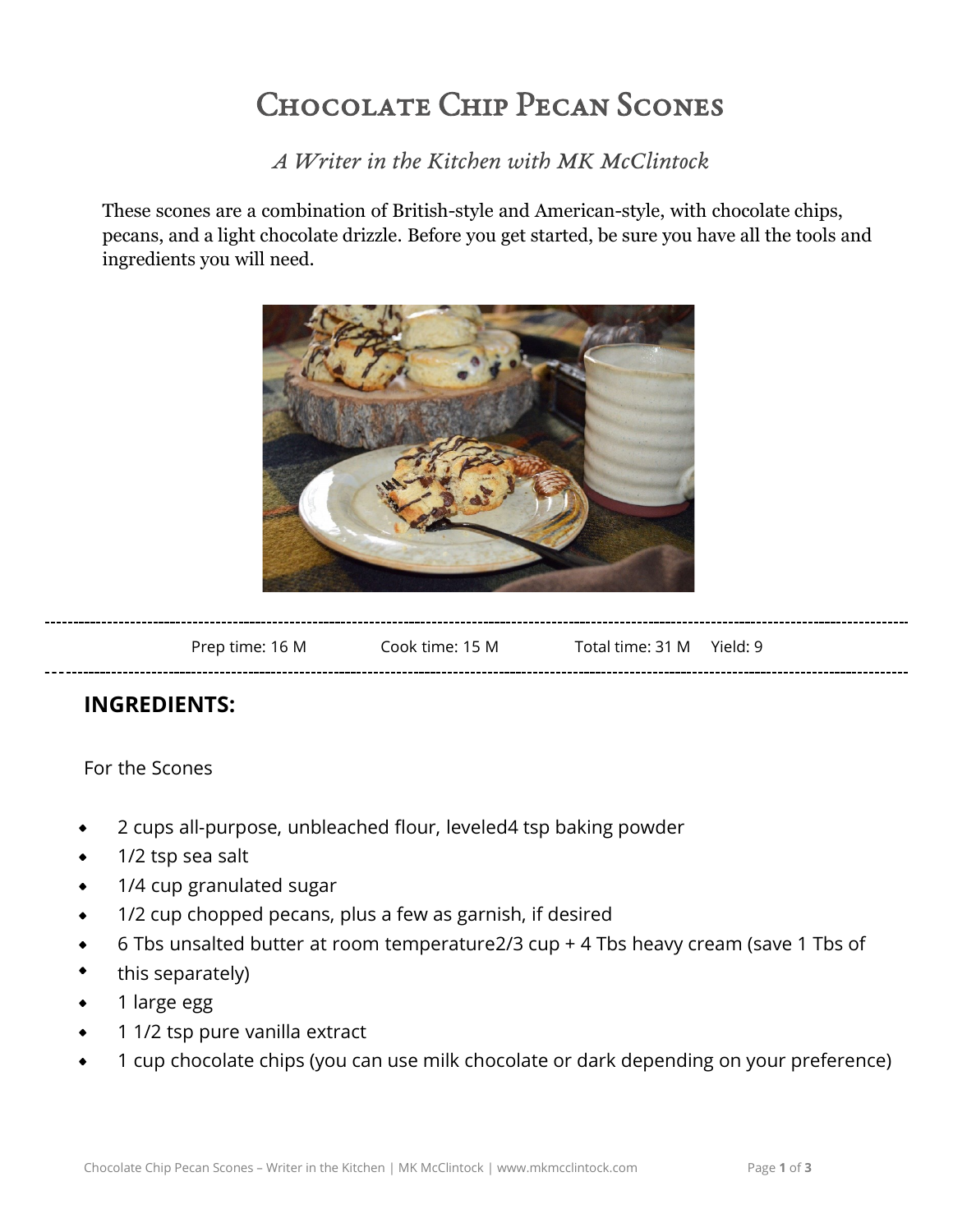For the Chocolate Drizzle (optional)

Chocolate chips or pure chocolate bar (milk or dark depending on preference)  $\bullet$ 

### **INSTRUCTIONS:**

#### For the Scones

- 1. Preheat oven to 425°F, and prepare a baking sheet with parchment paper.
- 2. A food processor was used to create a fine, sandy texture when combining thedry ingredients and the butter. You may use a pastry cutter, your fingers, or a hand mixer instead of a processor, but you want to achieve the fine texture. If using a food processor, follow the instructions for your model.
- 3. Combine all dry ingredients (flour, baking powder, salt, sugar) in theprocessor and pulse a few times to combine. Add the chopped pecans and pulse 10-12 times to really grind up the pecans.
- 4. Cut the room temperature butter into chunks and distribute evenly over the flour mixture in the processor. Pulse 10 times to create a nice, sandy texture. No butter chunks should be visible, no matter how you are combining the ingredients.
- 5. Transfer to a large mixing bowl.
- 6. In a smaller bowl, whisk together the 2/3 cup + 3 Tbs of the heavy cream, vanilla extract, and egg. Save 1 Tbs of the cream for later.
- 7. Pour the cream mixture over the dry mixture. At this point, you want to use a spatula to combine the mixes halfway. Meaning, don't form the ball of dough yet. Add the cup of chocolate chips. The dough will look a little crumbly, but that's okay. It will come together.
- 8. Using your hands, knead 2-3 times in the bowl to gather up any loose flour mixture.
- 9. Transfer to a lightly floured surface and gently knead 8-10 more times. Keep the pressure light when kneading to avoid a tough dough.
- 10. Roll the dough out to 1-inch thickness. Using a 2.5-inch cutter, cut out 6-7 circles. You will need to re-roll the scraps to cut out another 2-3 circles.
- 11. Place the circles evenly over a parchment lined baking sheet. Brush the topswith the 1 Tbs of heavy cream. 1 Tbs of cream should be enough for all the scones.
- 12. Bake the scones for 14-16 minutes. Oven times vary so check at 14 minutes. Inour